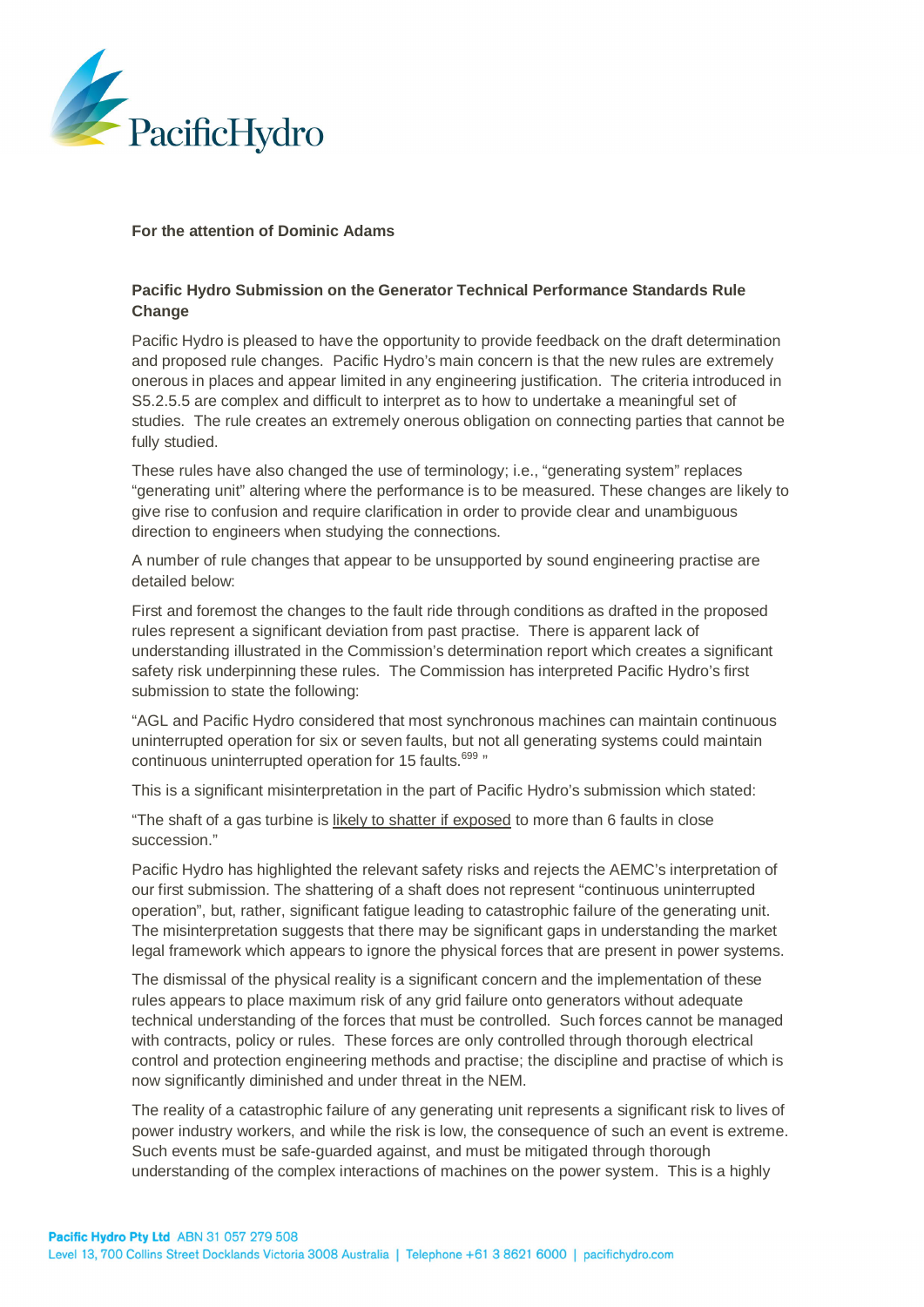

technical aspect of control engineering and Pacific Hydro cautions against rules or rule changes which result in increasing obligations to "ride through" disturbances.

There are several catastrophic events that could be cited but one example is Sayano Shushenskaya . On 17 August 2009, 100 workers died in the power station as a result of a unit failure following a load rejection.

Pacific Hydro recommends that an overarching objective be inserted into Chapter 5 under clause 5.1A.2 Principles:

(f) "the technical terms and conditions must allow for the *Registered Participant* to reasonably protect *generating units* from damage when the *power system* is operated outside of the principles of good electricity industry practise or the procedures set under Chapter 4."

These rule changes drive a philosophy of maximum capability into generators while expecting that control through centralised market dispatch will be adequate to manage the performance of the power system. This is an unproven experiment which has so far managed to deteriorate the reliability and actual control of the power system significantly.

There are significant problems introduced by these rules changes that are extremely complex. The rules changes must be accompanied by in-depth engineering guidance on how they are to be applied in practise. An example is the highly problematic drafting concerning reactive current injection and maximum continuous current in the general requirements of S5.2.5.5.

According to the AEMO representative at the AEMC's industry forum, the multiple fault ride through criteria is intended to capture issues associated with weak system strength and critical clearing times on synchronous machines. However, the proposed rules do not define the limits of low system strength nor do they refer to the stability risk present when synchronous machines are responding to a fault (or multiple faults) within a network.

Pacific Hydro believes that it would be extremely improbable to be able to study and agree to meet the criteria for all combinations of events, the loss of network elements and the locational nature of events which all contribute to circumstances that will be beyond the operational capability of equipment. This rule change is extremely onerous and appears to have been designed to make all generators culpable for all future failures in the power system.

Both critical fault clearing times and low system strength are important limits to what can be physically tolerated by generating units on the power system. Of the multiple faults listed, most of them will remove a network element from service; the only fault that is likely to see the network remain in service is a single phase to ground with successful auto reclosure. All others will remove network elements - or worse - a circuit breaker fail will strip a bus, removing a node from the power system.

As each network element is removed from service, the system impedance will increase and the system strength will be reduced. If the system strength drops below the level at which an inverter control remains stable, the inverter must trip off the system as it cannot operate in an unstable manner on the power system.

Synchronous machines, depending on their location within the network and the location of each fault, will either accelerate or decelerate. A machine is either feeding the fault or picking up load that was otherwise supplied by the units that feed the fault. The system protection is designed on the critical fault clearing time (CFCT) for a single worst case contingency. In the event of multiple contingencies, the angular separation between machines will change and timing associated with the critical clearing time for the second fault will differ. A unit must protect itself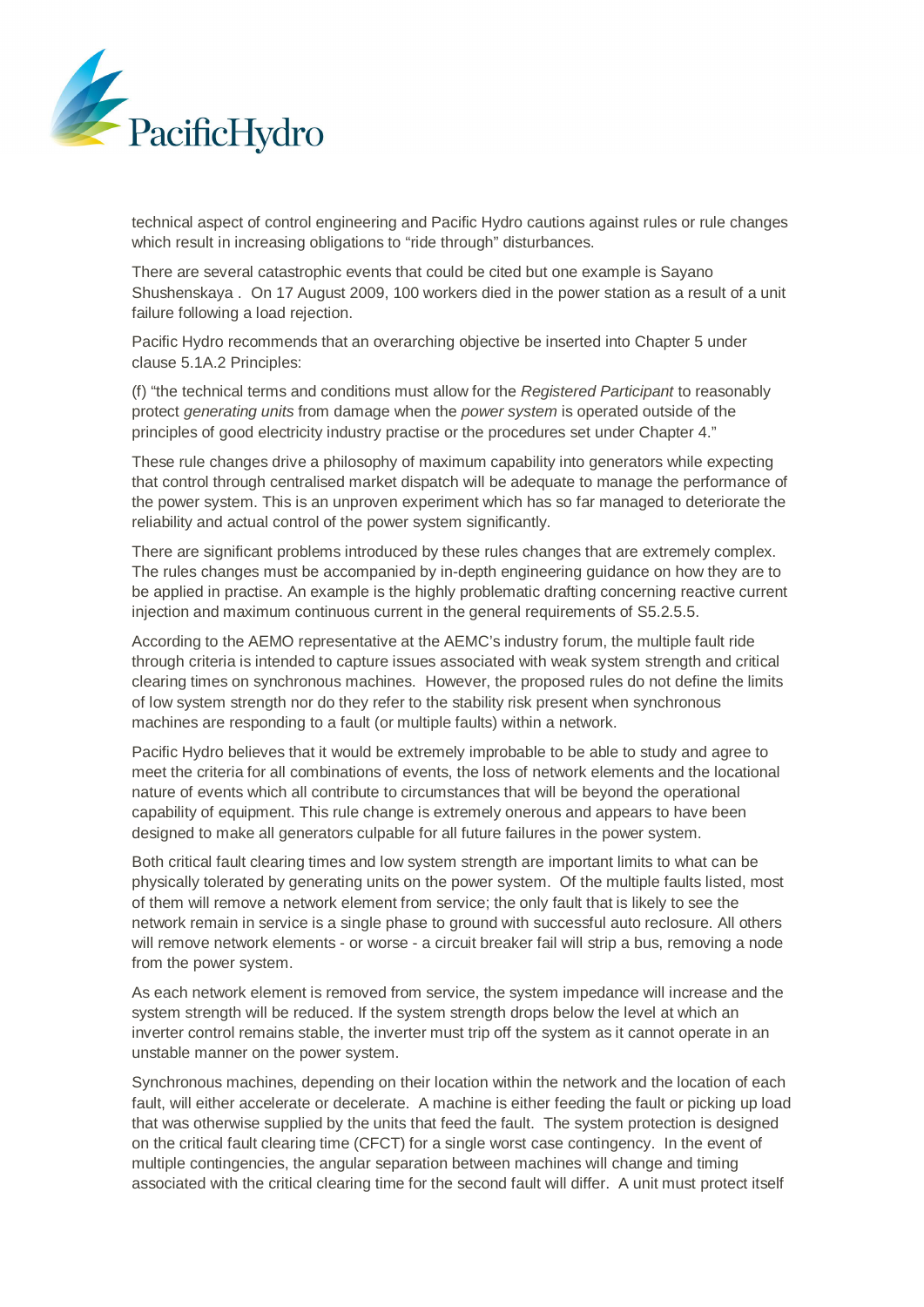

whenever an event or a sequence of events is severe enough to cause the unit to over speed, become marginally stable or unstable in response to the power system.

The justification report for the multiple fault ride through provided by AEMO to the AEMC has not had any independent engineering peer review. The modelling performed has not been described at all, is not transparent, and nor are the results reliable. It should not be relied upon to justify the dramatic change to the obligations on participants. Any equipment manufacturers which claim that their equipment can meet this requirement are likely to have been using disturbance bench testing to come to that conclusion. AEMO is rejecting disturbance bench testing as a method of proof. Pacific Hydro understands that the CEC has been informed that the problem is more "mechanical". Therefore no OEM has undertaken a full set of modelling in the manner expected by AEMO's recent Power System Modelling Guidelines and cannot demonstrate full compliance with this rule. Manufacturers are unlikely to have EMT models that would satisfy all of the new guidelines.

To undertake any form of due diligence on the multiple fault ride through would have to take into account the number of fault types, the number of disturbances, and the locations around the network where the faults could occur. The network model has at least 2300 buses. Even assuming local area faults and reducing the faults considered to 100 nodes, the number of studies required would be:  $2.533x 10^{157}$  which does not include selecting the various combinations of fault types within the 15 referred to in the rule, which would increase the number.

To date, AEMO and the Commission have not provided guidance on how a participant, using existing engineering practise, is to confirm compliance with this rule or validate and test plant once installed. This will leave connecting generators to be permanently non-compliant or not validated.

Furthermore, the inclusion of protection into the models, will mean that the capability of the system is no longer being studied, only the protection outcomes. This is a dramatic philosophical change to power system studies which appears to be driven by a perceived gap in expert knowledge and a desire to have a mathematical model that stops when protection trips. Dynamic models are normally used to inform protection engineers about where to set the protection.

The complex modelling that AEMO expects, combined with the convolutions within the rule is exposing the market participants to unacceptable levels of risk.

Pacific Hydro believes that the intention and reasons for the changes to S5.2.5.5 are unworkable as they are currently drafted.

If it is to proceed, Pacific Hydro recommends that limits are placed into S5.2.5.5 that put boundaries around the expectation that all units can remain connected through every event; this is not a matter of fact and is physically unrealistic.

Making the wording around "any combination" is inappropriate as almost all of these events will remove networks elements from service. Making the requirement into a rolling 5 minute window ignores the fact that fault current heats electrical equipment, and for equipment to continue to operate, it needs to cool down. For example the two second overload capability of Statcoms requires a recovery period of at least seven minutes.

#### **S5.2.5.5**

Into S5.2.5.5 (b) (1A) and (c) (1A) insert: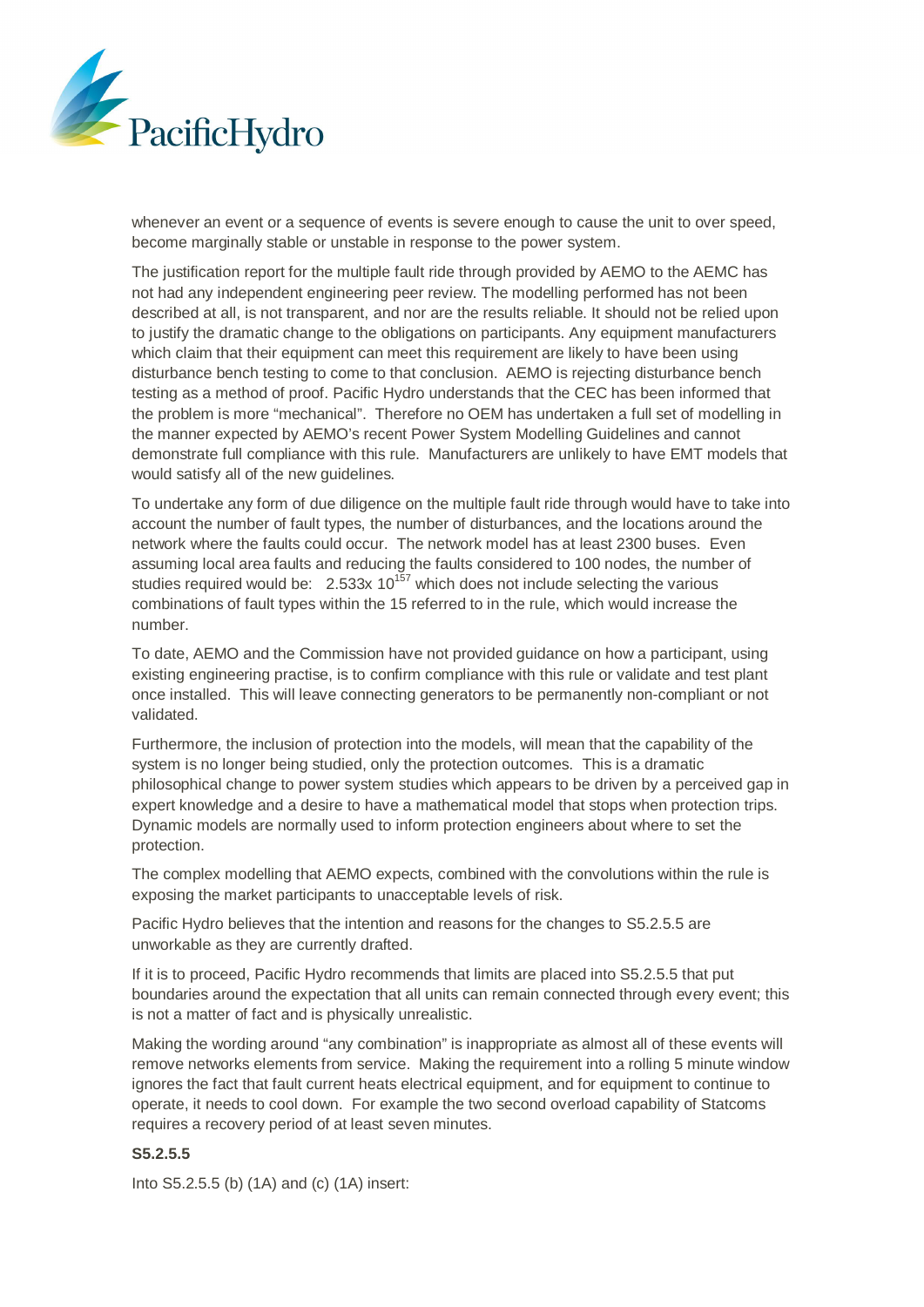

"provided that none of the events:

(vii) island the *generating system* or cause a material reduction in *power transfer capability* of the *generating system* by removing *network elements* from service*;*

(viii) result in a *fault type* that fails to clear in accordance with S5.1.9 leading to an unstable *generating unit* or *power system;*

(ix) result in a *fault type* that causes a synchronous *generating unit* or synchronous condenser to trip for loss of synchronism;

(x) cause a material reduction in *system strength* by removing *network elements* or synchronous *generating units* from service affecting the stability of the *generating system*;"

#### **General requirements of S5.2.5.5 and reactive current control**

The complexity of the additional requirements around reactive current injection and the response of a generating system appear to be onerous and unnecessary. The drafting makes the requirement difficult to understand. Fault studies and the response of plant through a fault and the recovery of the plant is non identical and will depend on the fault type, its duration and severity. The changes to the criteria, the number of faults and the expectation that reactive current will be available and identical is unrealistic.

The following draft requirement does not make sense:

(6) notwithstanding the amount of reactive current injected or absorbed during *voltage* disturbances, the maximum continuous current of the *generating system* including all operating *generating units* (in the absence of a disturbance) must be available at all times, except that *AEMO* and the *Network Service Provider* may agree limits on active current injection where required to maintain *power system security* and the quality of supply to other *Network Users*.

We recommend this is altered to allow for the fact that the maximum "continuous" current cannot be "available at all times". The maximum continuous active current will be in accordance with the MW production level at which the remaining units are operating. Pacific Hydro would like to understand the objective of this clause as the maximum available current at any one time will only ever be the sum of current available from the operating units. Which, if constrained will be in accordance with the dispatch target. Pacific Hydro recommends deleting this clause until it can be clarified. For instance, if this is specifying that inverters must provide reactive current when the generating system is not generating, then it is not a technology neutral clause. This is asking generators to provide voltage control when they are not generating.

## **S5.2.5.7 Partial Load Rejection**

This rule was implemented for large synchronous generation as it requires them to be capable of riding through a significant reduction of electrical load on their terminals; this is referred to as a "trip to house load" operation, or to island with a smaller load, provided it can be stabilised. Large synchronous units will over speed and trip if they do not control themselves during load rejection and it is about the load on their terminals – this is not a "system" action. Thermal plant use by-pass valves to blow steam off and reduce input energy to stabilise. Hydro units use the insertion of braking resistors or load banks to control the reduction of load on their terminals. This is necessary for the speed control of synchronous units which are coupled to the system frequency. Asynchronous units do not have the same technical issues and as they cannot control frequency in isolation, they are required to trip when islanded with local load. To this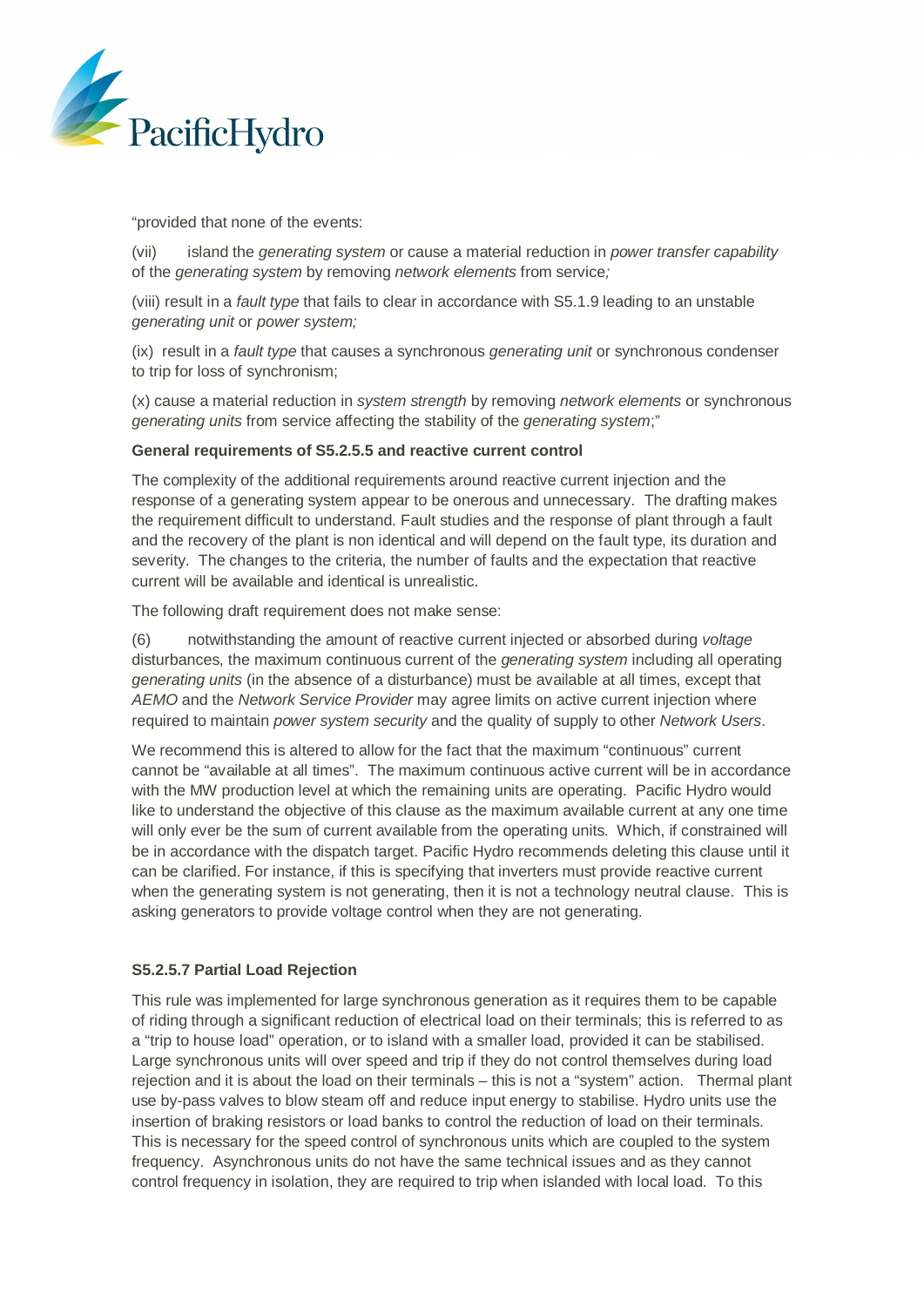

extent it makes no sense to reapply this rule to asynchronous plant. It also makes no sense to remove the negotiated standard as not all synchronous units will have the full capability expected under this clause. Pacific Hydro recommends leaving the rule as it currently stands or identify the actual problem is that the rule is intended to fix.

#### **Frequency Response and Control**

In **S5.2.5.3**, please delete the addition for the automatic standard that adds in "-3 Hz to 3 Hz per second for more than one second". By definition this is obsolete as 3 Hz in one second would mean the system is at 47 Hz in one second. This rate of change for more than one second would mean all units are off. It makes more sense to require the existing -4 Hz to 4 Hz per second for more than 0.25 seconds. It does say "for more than" which is a higher rate of change than 3 Hz per second. To add in the 3 Hz/s is a meaningless addition. If the rate of change of frequency is 4 Hz/s then the frequency will fall by 1 Hz in 0.25 seconds, but if it is 3 Hz/s then the frequency will fall 0.75 Hz in 0.25 seconds. Pacific Hydro would like to understand the rationale for the addition into the automatic standard that is a lesser rate of change and seeks clarification on which one is the expected standard. Anything changing at this rate for greater than a second will cause a system collapse as it is incumbent that control responses (such as governor controls) respond prior to reaching 47 Hz to arrest the fall of frequency.

#### **S5.2.5.11**

The control of the power system is being grossly affected by both the market dispatch and the existing arrangements for frequency control. Without appropriately considering the outcomes, the rules changes propose to widen the control capability so as to allow generators to have controls that do not respond until after the under frequency load shedding (UFLS) commences. (e.g.: deadbands capable of being set between 0 to +/- 1 Hz.) UFLS commences as soon as the frequency falls below 49 Hz. A deadband capability as wide as +/- 1 Hz is meaningless in terms of power system control, so such an idea in the performance standards is without any practical application. Widening capability through the words in the rules to a deadband of approximately 300 mHz (+/- 0.15 Hz) has already been proven to have created a frequency control problem on the power system. A further increase of the deadband "capability" to a 2 Hz capability is likely to produce greater frequency control problems on the power system.

Pacific Hydro recommends that the deadband capability be altered to be set within the range of 0 to +/- 0.15 Hz. This is requiring a deadband no larger than 300 mHz. It is evident that the current 300 mHz has caused a detrimental deterioration in the frequency control on the eastern seaboard.

The rules must recognise that not all technologies can operate with a 0 Hz deadband, so in reality the deadband should be specified as being less than -0.15 to +0.15 Hz.

The AEMC has explained to Pacific Hydro with conviction, that the market framework will resolve the technical control problem. This seems to be based in the belief that the market fully understands the problem, its complexity, the consequences for not getting it right, and how to fix it. This is letting the market "framework" decide how the power system should be controlled.

Pacific Hydro recommends that the AEMC recognise that the opening statement of both the Automatic (and Minimum) access standard be understood to mean what is says: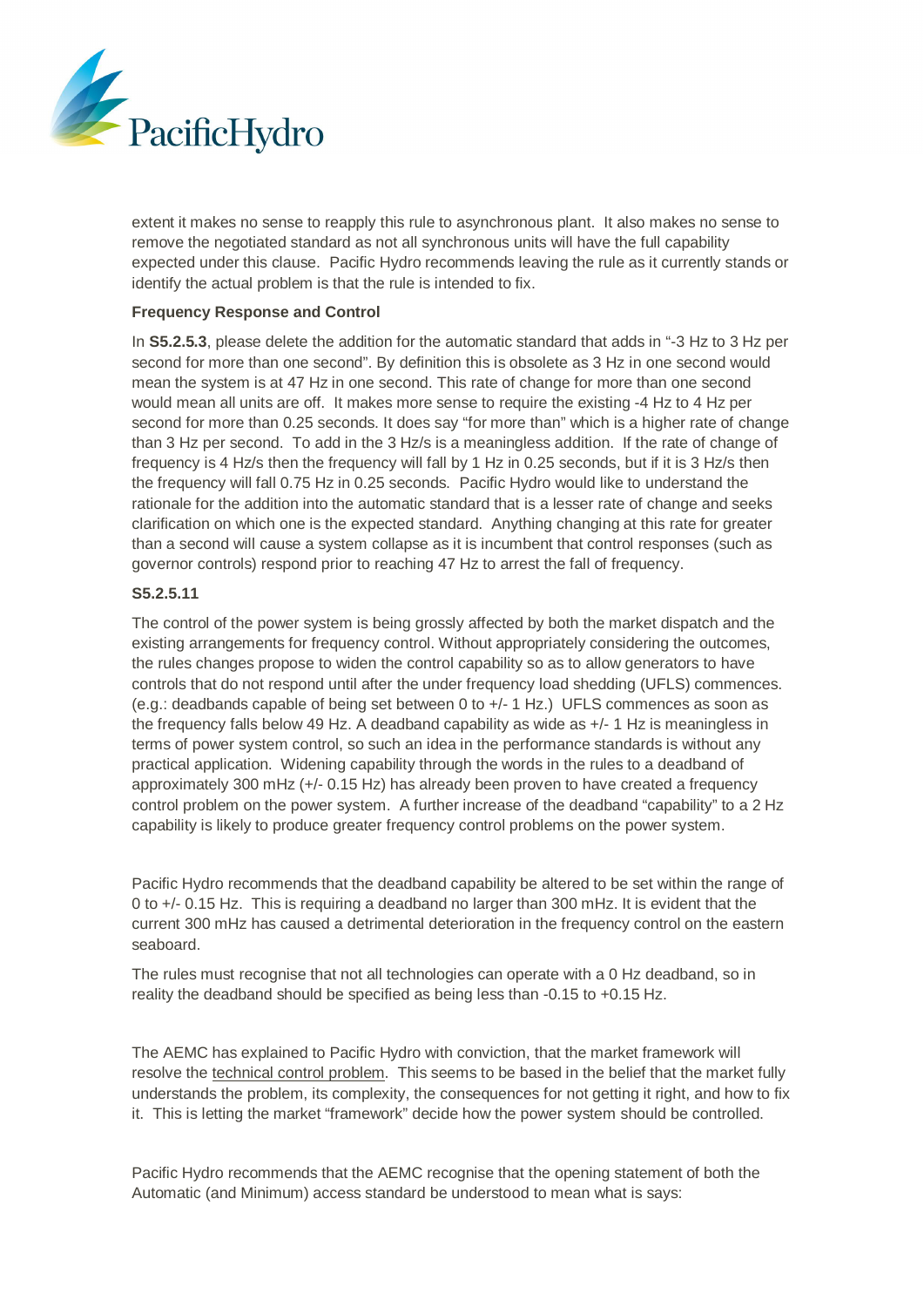

The *automatic access standard* is:

(1) a *generating system's power transfer* to the *power system* **must not**:

(i) increase in response to a rise in the *frequency* of the *power system* as measured at the *connection point*; or

(ii) decrease in response to a fall in the *frequency* of the *power system* as measured at the *connection point*; and

This clearly means that the control action must not respond in contradiction to this statement. Yet this is precisely what is occurring on all units that are obeying the FCAS market. The market has created a mechanism that contradicts a technical requirement of the power system.

At the outset of the NEM it was acknowledged that the market was never intended to replace power system control methods. Power system control and the associated primary control systems with appropriately co-ordinated settings are necessary to ensure that all machines are operating efficiently and stably together. The market was expected to be an externality to the actual power system control while it managed the economic dispatch order of units.

The evolution over the last two decades of competition into machine control systems in the manner created by market mechanisms is contradictory to good electricity industry control practise. The enablement and disablement of primary controls in accordance with an economic dispatch has intrinsically weakened the power system and undermined reliability. This increases the likelihood of system failure.

Pacific Hydro recommends changing general requirement (i) (4) which says

"a *generating system* is required to operate in *frequency response mode* at all times in accordance with (b)(1) and (c)(1); only when it is enabled for the provision of a relevant *market ancillary service"*; and

All synchronous machines must control their rotational speed to their nominal rotational speed design, this is fundamental. Without the controls managing dynamically their rotational speed, they are hunting against each other. It is highly inefficient and detrimental to their reliability and the power system loses its control reference.

The market ancillary services are NOT frequency control; they are time error correction and spinning reserve services. The delivery of active power to the system must be controlled at 50 Hz. Otherwise there are too many complex flow on effects which were described to the AEMC through the IEAust's submission to the Ancillary Service market framework review.

The market philosophy appears entrenched in the AEMC's thinking; the technical standards must not forego the technical requirements of control on the power system. There are parallel market reviews that will interact with the technical rule changes and all of them affect the power system. However, the technical standards appear to be taking a back seat setting up stringent